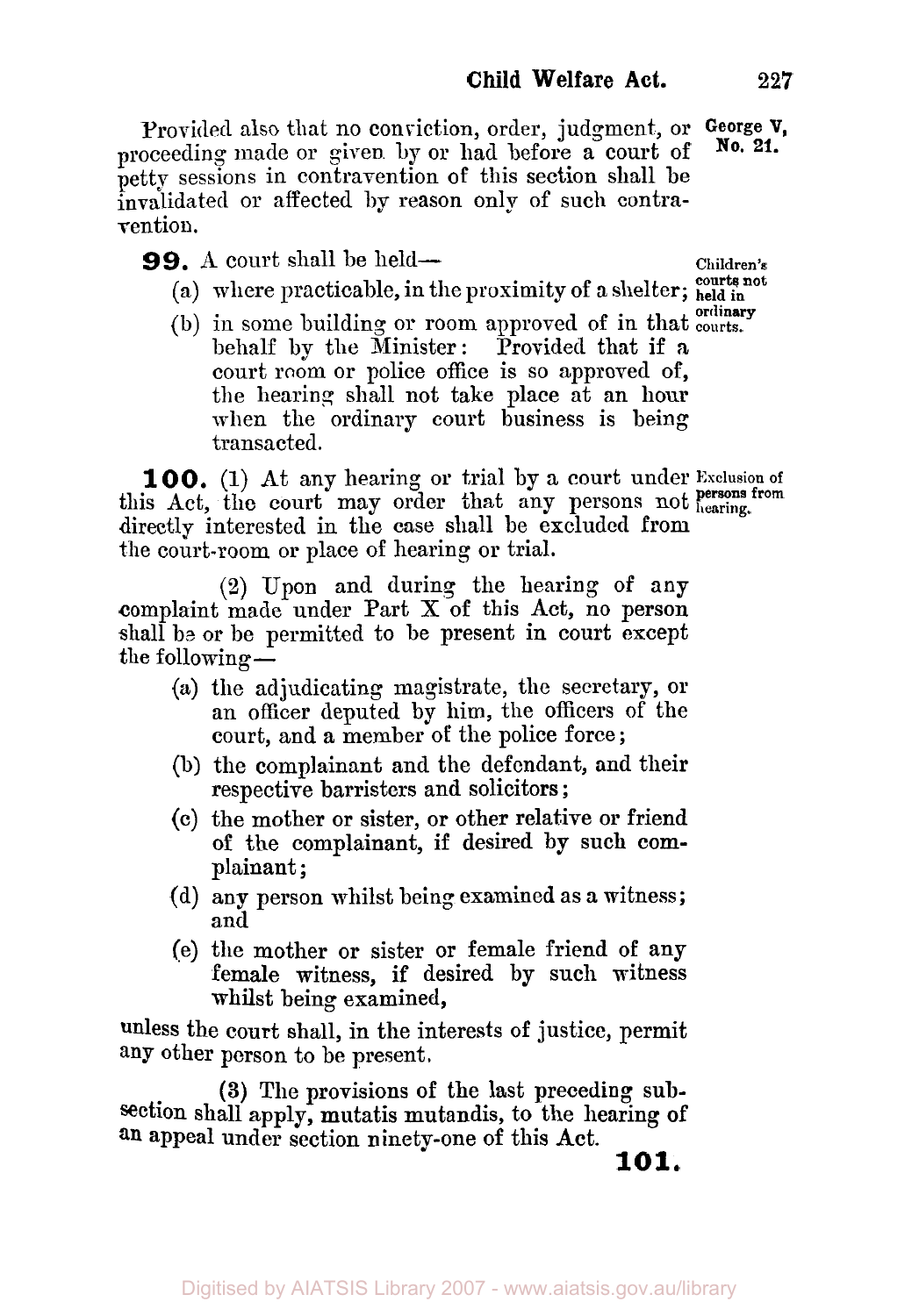**George V, No. 21. Appeal from children's 101.** Proceedings in the nature of appeal to the Supreme Court or a judge thereof, or to a Court of Quarter Sessions or a District Court, from any determination, conviction, or order of a court may he taken by a child or by a parent on behalf and in the name of his child under Part **V** of the Justices Act, 1902. The provisions of the said Part applicable to justices in the exercise of their summary jurisdiction shall apply to a court :

> Provided that in place of the release of the appellant from custody upon entering into recognizances **or**  depositing any money with the court, he may be committed by the court from which the appeal is made to a shelter pending the determination of the appeal :

> Provided also that this section shall not apply to an order committing **a** child to take his trial.

> **The** judge hearing the appeal may order that any person not directly interested in the case shall be excluded from the court-room.

**Application 102.** The Justices Act, 1902, so far as it is not inconsistent with this Act shall apply to this Act with the exception of Part X.

# PART XII.

### **REGULATIONS.**

**Governor 103. (1)** The Governor may make regulations **for regulations. may make** carrying out the objects and purposes **of** this Act.

> **(2)** Such regulations may provide for the **pay**ment **of** fees and may impose a penalty not exceeding thirty **pounds for any** breach thereof. Any **such** penalty may be enforced by and recovered before a court.

> > **(3) Such** regulations shall-

- (b) such regulations shall—<br>(i) be published in the Gazette;
- (ii) take effect **from** the **date of** publication **or**  from a later date to be specified in such regulations ; **and**

**(iii)** 

**of Justices Act.** 

**court.**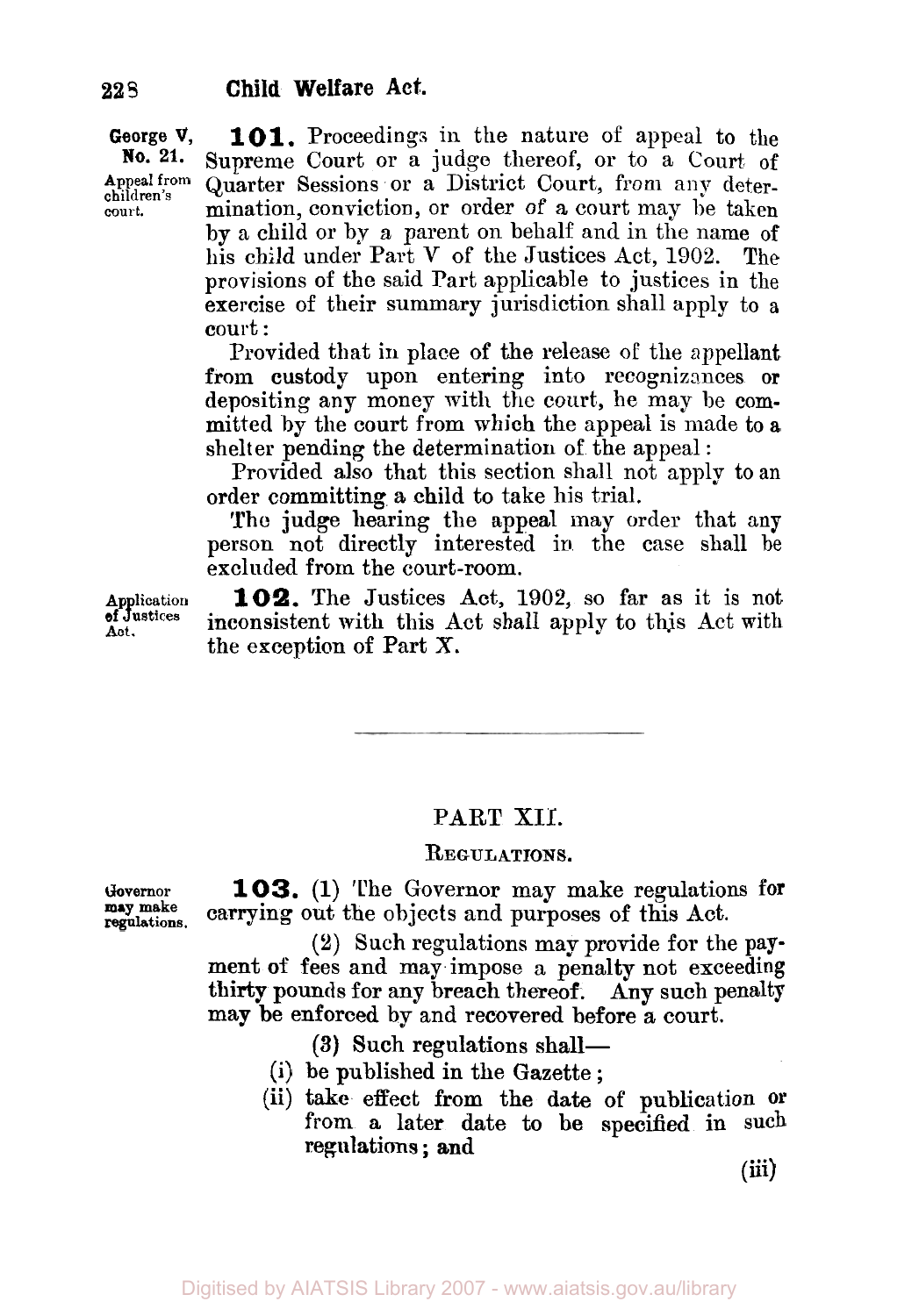(iii) **be** laid before both Houses of Parliament within **George V,**  fourteen days after publication if Parliament is in session, and if not, then within fourteen days after the commencement of the next session. If either House of Parliament passes a resolution of which notice has been given at any time within fifteen sitting days after such regulations have been laid before such House disallowing any regulation or part thereof, such regulation or part shall thereupon cease to have effect. **No. 21.** 

# PART XIII.

### **GENERAL AND SUPPLEMENTAL.**

an offence against the provisions of this Act may be prosecuted before a court. 104. (1) Every person charged with committing offences.

*(2)* Every person guilty of an offence against the provisions of this Act shall be liable, upon conviction before a court, unless some other penalty or punishment is expressly provided, to a penalty not exceeding one hundred pounds, **or** to imprisonment for **a** period not exceeding twelve months, **or to** both penalty and imprisonment.

on information laid before him on oath, that there **is on oath,**  the provisions of this Act in any house or place, to search **or** that any of the provisions of this Act are being premises. infringed in any house or place, such magistrate may **issue** his warrant authorising an officer to search any house or place therein named, at any hour of the day, or at any hour of the night not later than ten o'clock, for the purpose of ascertaining whether there is or has been therein or thereon **an** infringement of **the**  provisions of this Act. **105.** If it be made to appear to any magistrate, when **warrant may** reason to believe that any person is offending against **be issued** 

**Such**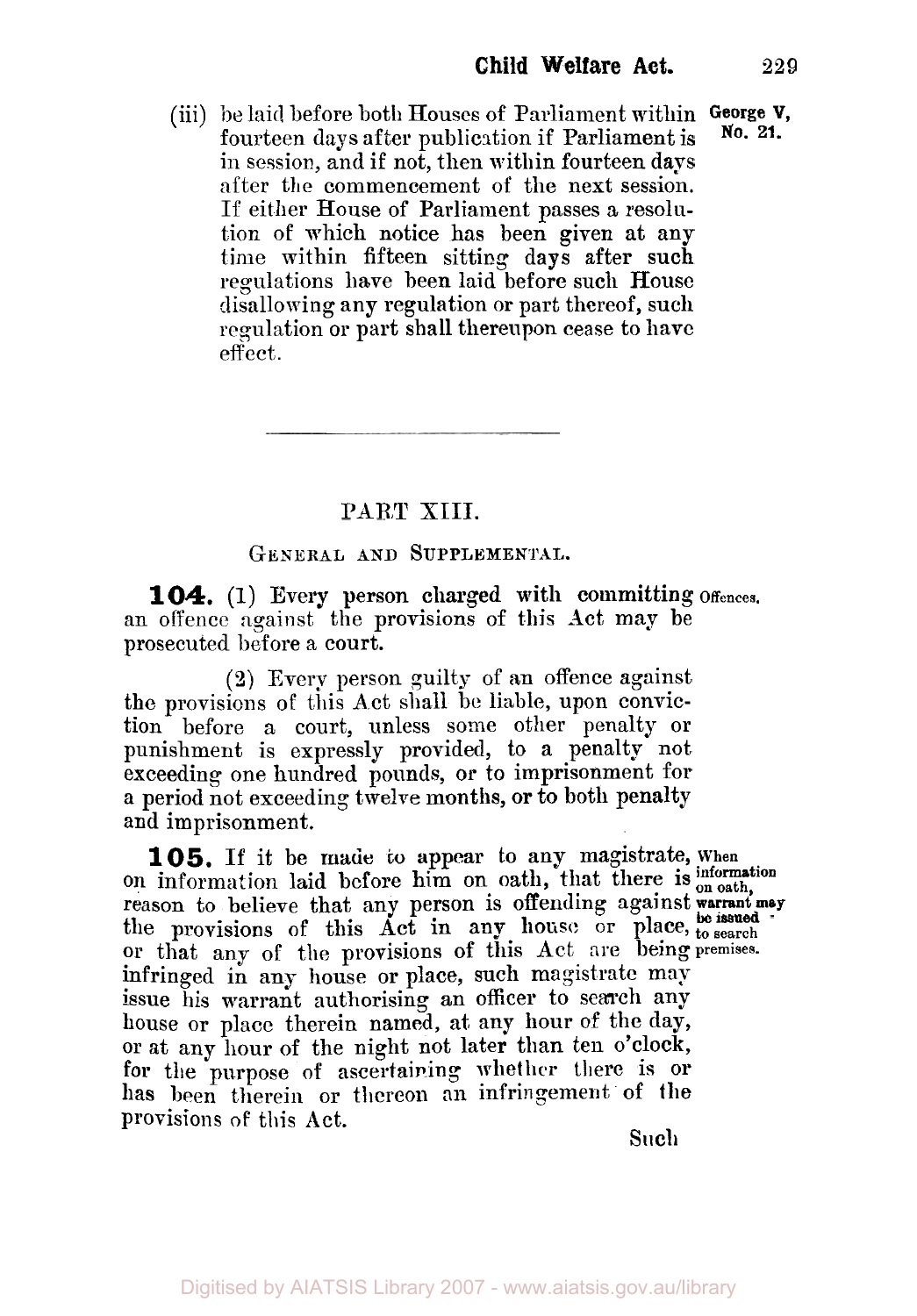## **2 30 Child Welfare Act.**

**George V,** Such officer may, if he thinks it necessary, be No. 21. accompanied by a medical practitioner or by a police accompanied by a medical practitioner, or by a police officer, or **by** both.

**Power of 106. (1)** Whenever it appears to any magistrate, search and to or to any justice, on information made before him **place child in** on oath by any person who, in the opinion of the magistrate or justice, is bona fide acting in the interest. of any child, that there is reasonable cause to suspect that such child, being a child under the age of eighteen years, has- been **or** is being ill-treated or neglected in a manner likely to cause the child unnecessary suffering, or to be injurious to its health, such magistrate or justice may issue a warrant authorising any officer or constable of police named therein to search for such child ; and if it is found to hare been or is then being ill-treated or neglected in manner aforesaid, to take it to and detain it in a place of safety until it can be brought before *a*  court ; and the court before whom the child is brought may commit the child to the custody of some person named by the court, or make such other order as to the custody of the child as the court may think fit. **safety.** 

> $(2)$  The magistrate or justice issuing such warrant may, by the same warrant, cause any person accused of any offence in respect of the child to be apprehended, and proceedings to be taken for punishing such person according to law.

> **(3)** Any person authorised by warrant under this section to search for any child, and to take it to and detain it in a place of safety, may enter (i€ need be by force) any house, building, or other place specified in the warrant, and may remove the child therefrom.

> **(4)** Every warrant issued under this section shall be addressed to and executed by an officer of police, who shall be accompanied by the person giving the information, if such person so desire, unless the magistrate or justice otherwise directs; and the person to whom **the** warrant is addressed may be accompanied **by a**  medical practitioner.

> *(5)* **It** shall not be necessary in any informatlion or warrant issued under this section to name any particular child.

**107.**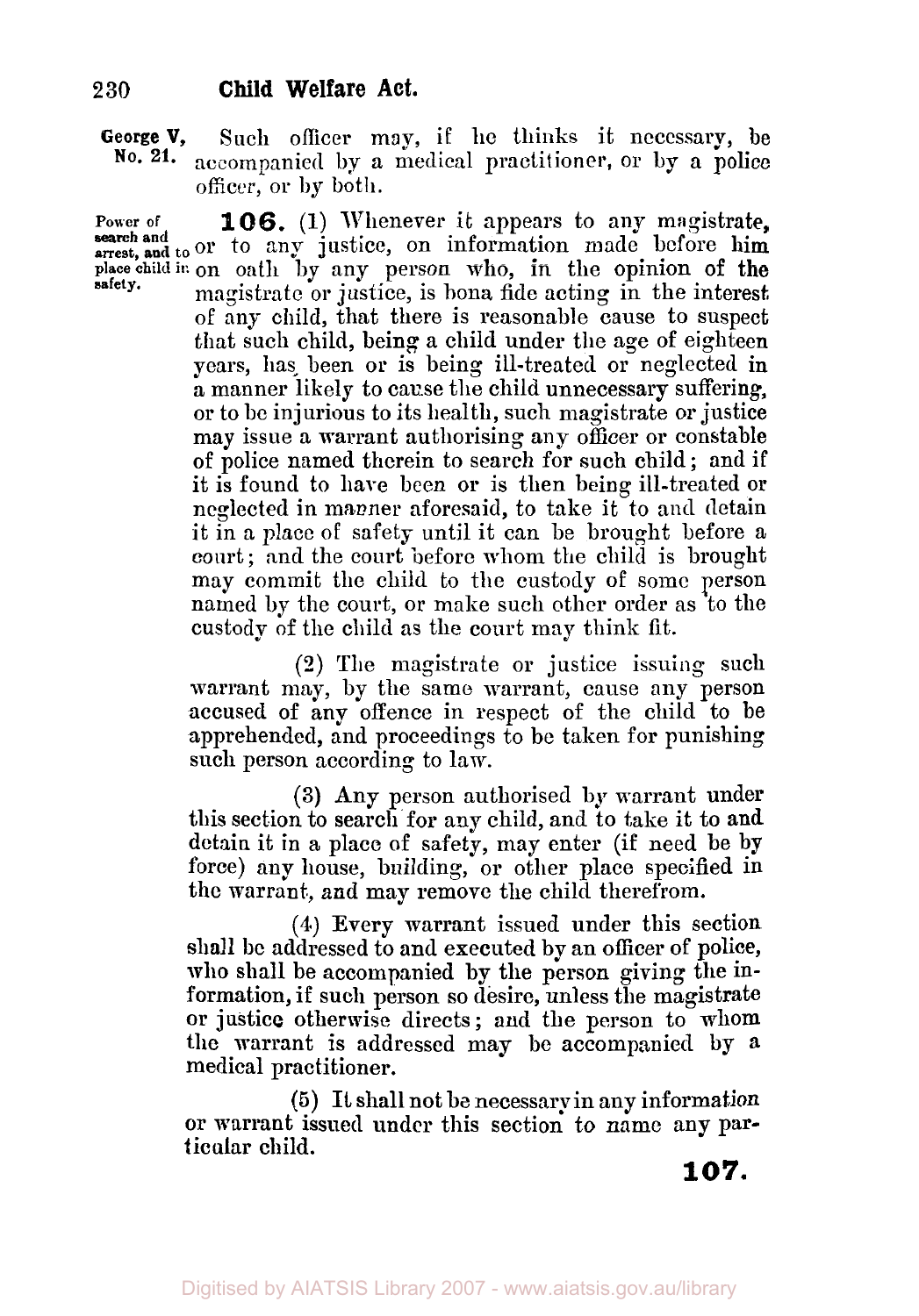**107.** (1) If a Children's Court has reason to **George V,**  believe that a child, male or female, is suffering from venereal disease, the court may at any time, either before Child believed to be or after committal of such child, order an examination to **suffering from**  male or female. **No. 21.**  be made of such child by a medical practitioner, either *disease*.

**(2)** In the event of the medical practitioner reporting that any child is so suffering, the court shall forthwith notify the Commissioner in writing, who may thereupon deal with such child as provided in Act No. **46,** 1918.

or placed out under the provisions of this Act, unless 1918, to State or placed 108. (1) No child shall be apprenticed, boarded-out, Application the child has been-<br> **the child has been**the child has been— $\qquad$  (a) examined by a medical practitioner; and

- 
- (b) certified by such medical practitioner as being free from venereal disease, or no longer liable to convey infection.

(2) Such certificate shall be obtained at the expense of the Child Welfare Department, and retained by it.

**(3) Any** person contravening this section shall be liable to a penalty not exceeding twenty pounds.

**109.** (1) Where a person is charged with commit- **Information**  ting an offence under this Act in respect of two or more children the same information or summons may charge the offence in respect of all or any of them, but the person charged shall not be liable to a separate penalty in respect of each child unless upon separate informations **or** summonses.

**(2)** The same information *or* summons may also charge the offences of assault, ill-treatment, neglect, abandonment or exposure, together or separately, but when charged together the person charged shall not be liable to separate penalties.

**(3)** Where an offence charged is a continuous offence, it shall not be necessary to specify in the information or summons the date of the acts constituting the offence.

person for an offence under this Act the child in respect certain cases. 110. (1) Where in any proceeding against any Evidence in

**of**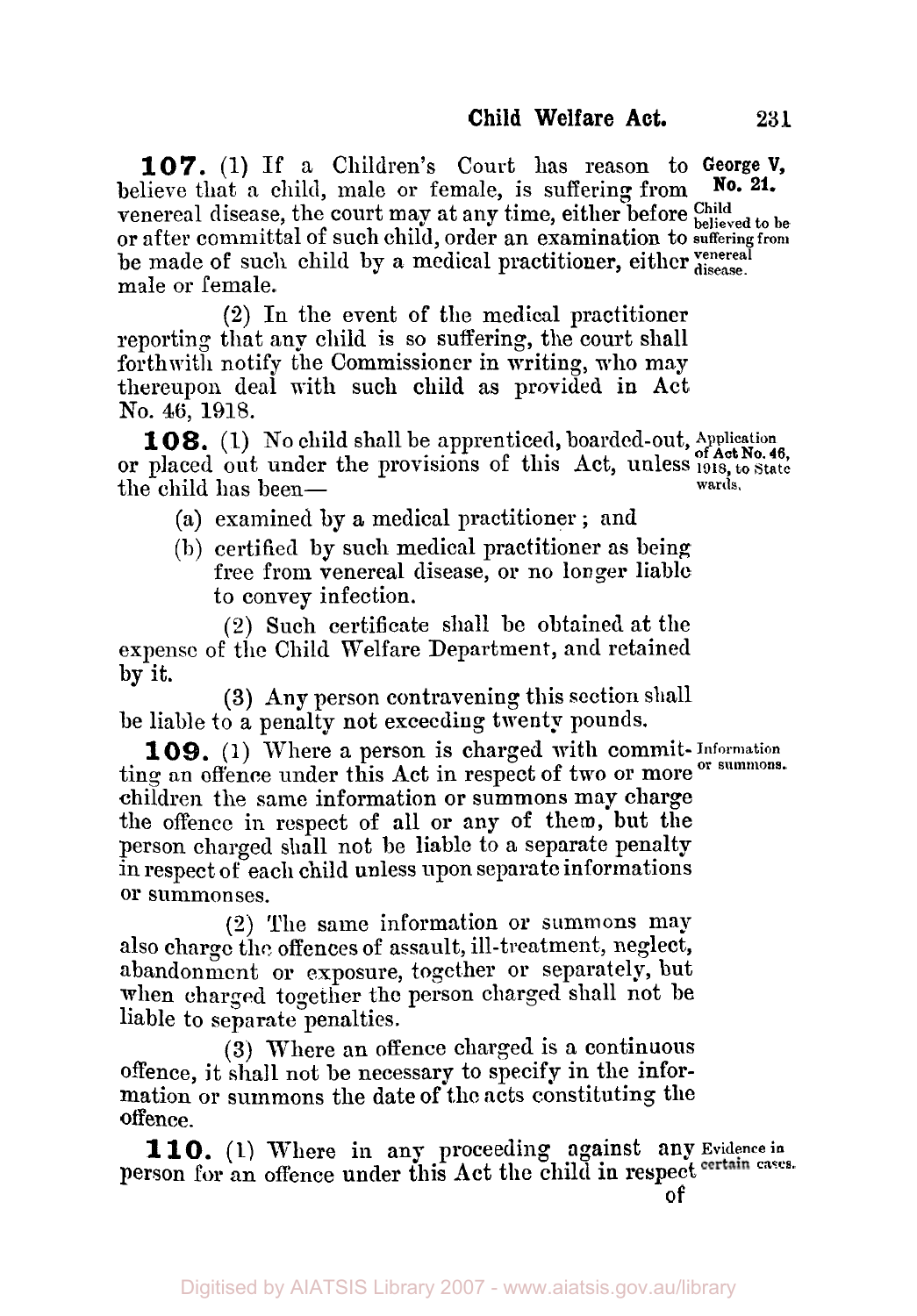## **232 Child Welfare Act.**

**George V,** of whom the offence is charged to have been committed,<br>**No. 21.** or any other child of tender years who is tendered as a or any other child of tender years who is tendered as a witness, does not in the opinion of the court understand the nature of an oath, the evidence **of** such child map be received though not given upon oath if in the opinion of the court such child is possessed of sufficient intelligence to justify the reception of the evidence, and understands the duty of speaking the truth. And the evidence **of** such child, though not given on **oath,** but otherwise taken **and** reduced into writing as a deposition, shall be deemed to be a deposition to all intents and purposes.

> **A** person shall not be convicted of the offence charged unless the testimony admitted by virtue of this section, and given on behalf of the prosecution, is corroborated by some other material evidence in support thereof implicating the accused.

> Any child whose evidence is received as aforesaid, and who wilfully gives false evidence, shall be guilty of a misdemeanour, but no prosecution shall be instituted under this section without the leave of the court before which such evidence was given.

> (2) Where a justice is satisfied by the evidence of a medical practitioner that the attendance before a court of any child in respect of whom an offence under this Act is alleged to have been committed would be injurious or dangerous to its health, the justice may take in writing the statement of such child in pursuance of section four hundred and six of the Crimes Act, 1900, as if the child were dangerously ill, and in the opinion **of**  the medical practitioner, not likely to recover.

> **(3) Where** in any proceedings with relation to an offence under this Act the court is satisfied by the evidence of a medical practitioner that the attendance before the court of any child in respect of whom an offence is alleged to have been committed would be injurious **or** dangerous to its health, any deposition taken under section four hundred and six of the Crimes Act, **1900, or any** statement **of** the child taken under this section, may be read in evidence, and shall have effect in like manner **as** if it were proved that the child were so ill as to be unable to travel, **or (in** the case of any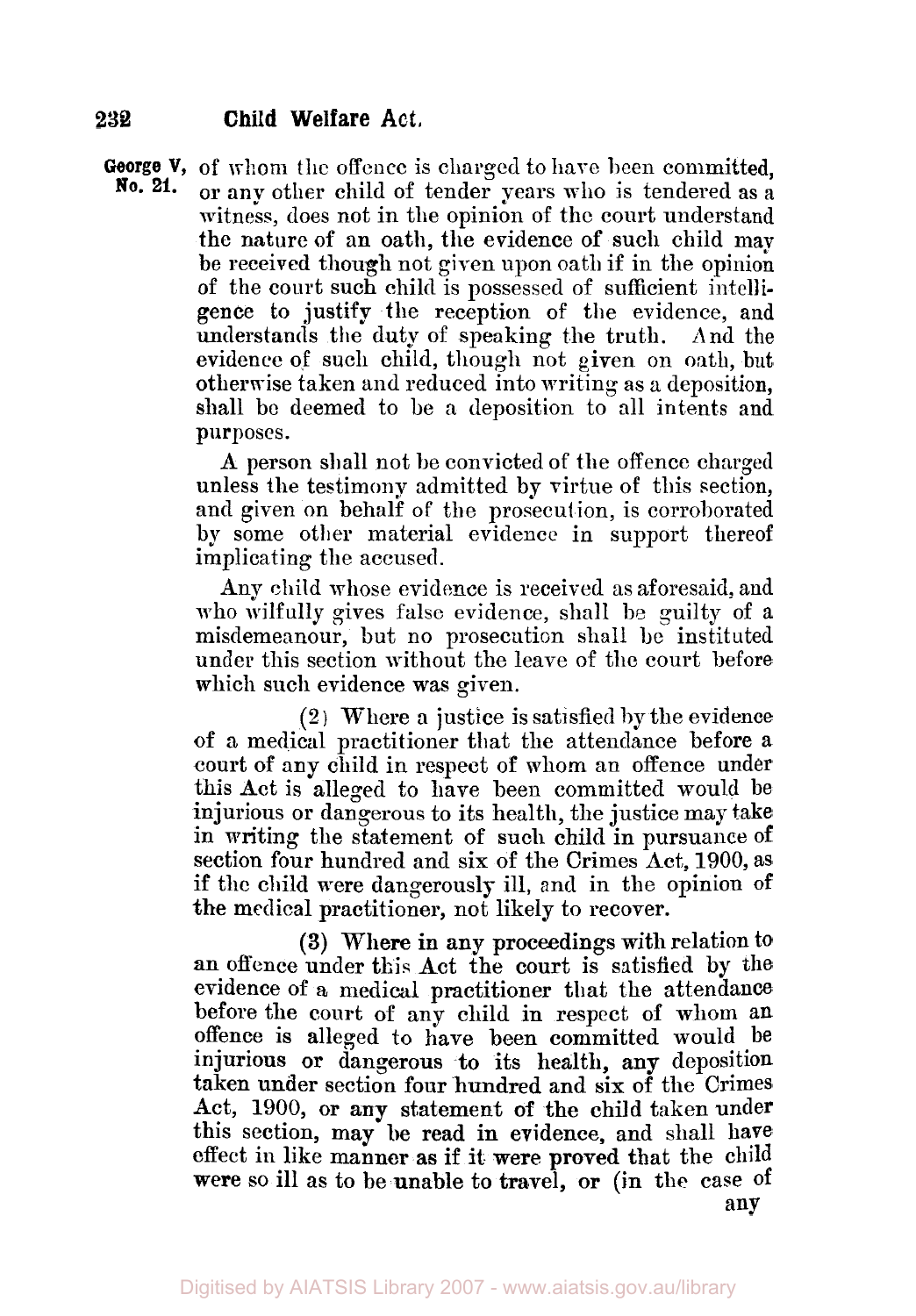any such statement) that there was no reasonable **George V, nrobability that the child would ever be able to travel** or give evidence; but the same proviso shall apply **as**  in the case of the reception of evidence under the first subsection.

**(4)** Where in any proceedings with relation to an offence under this Act the court is satisfied **by** the evidence of a medical practitioner that the attendance for the purpose of giving evidence before the court of any child in respect of whom the offence is alleged to have been committed would be injurious or dangerous to its health, and is further satisfied that the evidence of the child is not essential to the just hearing of the case, the case may be proceeded with and determined in the absence of the child.

**111. If any** person makes any false representation, Forgery **of**  or forges any certificate, or makes use of any forged  $_{\text{etc.}}^{c}$ certificate knowing it to be forged, with intent to obtain the registration either of such person or **of** any other person under this Act, or falsifies any register kept in pursuance of this Act, or furnishes false particulars **of**  any matter which is required to be entered in such register, such person shall be guilty of an offence and on conviction thereof shall be liable to a penalty not exceeding twenty-five pounds or to inprisonment for **a**  period not exceeding **six** months.

112. Any person who hinders or obstructs any Obstruction of person in the exercise of his duty under this Act, shall person carrying **be** guilty of an offence.

113. Any justice may issue a warrant for the arrest Arrest of of any child boarded-out, placed-out, apprenticed, or child. adopted **who** has absconded or been illegally removed.

**114.** Any person who ill-uses or neglects to perform **Penalty** for his duty towards any child boarded-out, placed-out, child. apprenticed or adopted, or violates any regulation concerning such child, **shall** be guilty of **an** offence.

under this Act in respect of a child who is alleged in the of age of **charge** or indictment to be under any specified age, and the child appears to the court to be under that age, such child shall, for the purposes of this Act, be deemed to be under that age unless the contrary is proved. **115.** Where *a* person is charged with an offence **Presumption 116.**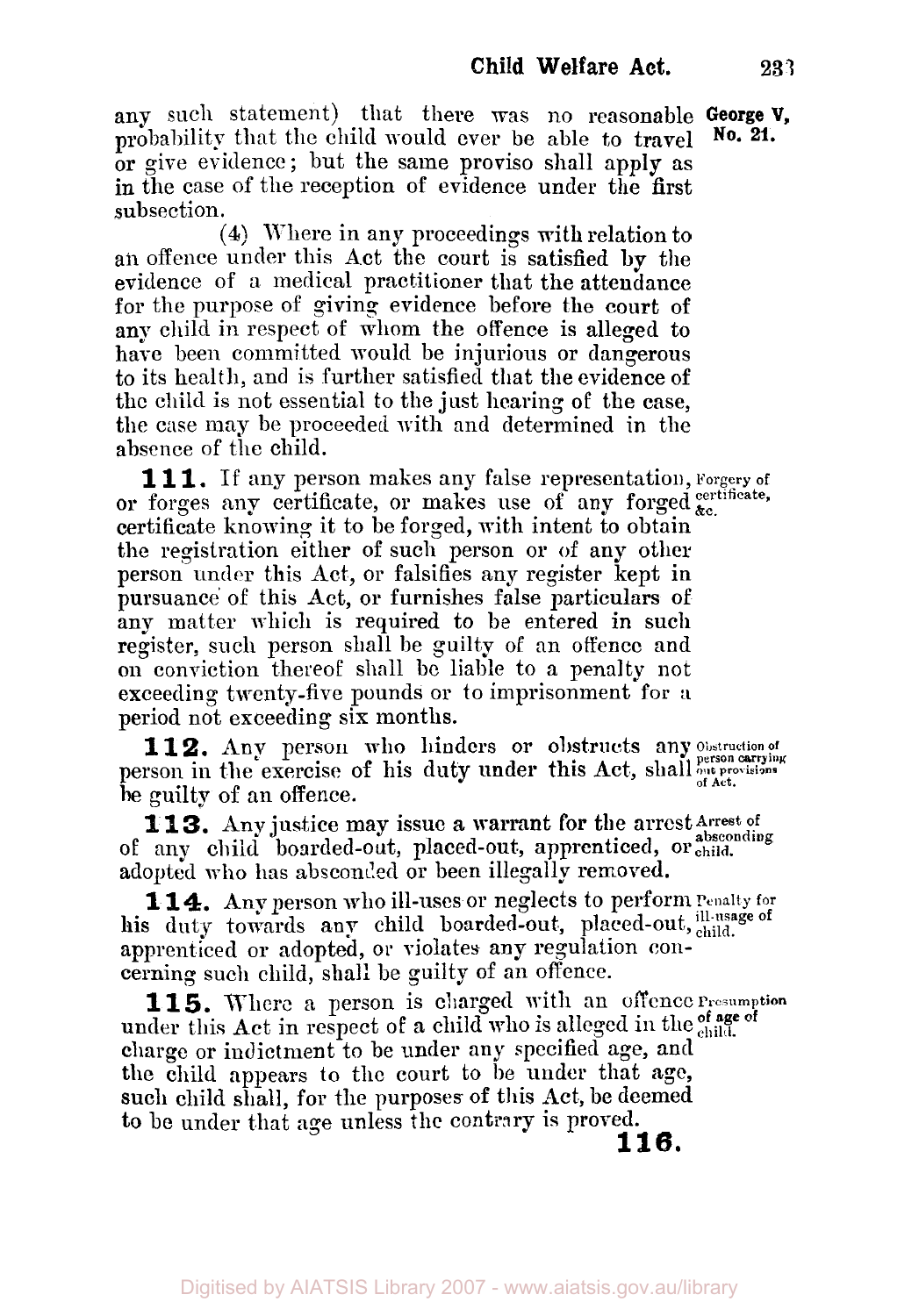**George V, 116.** Nothing in this Act contained shall be con-<br>**No. 21.** strued to take away or affect the right of any parent strued to take away or affect the right of any parent, **Saving** teacher, or other person having the lawful control or right of charge of a child to administer punishment to such child. **parental punishment.** 

**person not for the same 117.** Where a person is charged with an offence under this Act, for which he is also punishable under any other Act or at Common Law, he may be prosecuted and punished either under this Act or under any other Act, or at Common Law, but no person shall be punished twice for the same offence.

**Neglect or 118.** Any person, whether the parent of the child or<br>ill-treatment not who, without reasonable excuse, neglects to provide not, who, without reasonable excuse, neglects to provide adequate and proper food, nursing, clothing, medical aid, or lodging for any child in his care or custody, or assaults, ill-treats, or exposes any child, or causes or procures. any child to be neglected, assaulted, ill-treated, or **exposed,**  if such neglect, assault., ill-treatment, or exposure has resulted, or appears likely to result, in bodily suffering or permanent or serious injury to the health of such child, shall be guilty of an offence.

**119.** The Minister may institute legal proceedings—

- (a) against any parents for moneys expended **in**  the maintenance of their children, when satisfied that such parents are in a position to pay for such maintenance ; and
- (b) against the parents of illegitimate children for the recovery of maintenance money, and such parents shall be liable jointly **and** severally.

**120.** All money and other property to which any ward shall be entitled shall be placed to *a* separate fund and shall be under the control of the Minister for the benefit and maintenance of such ward.

**121.** The expenses incurred in respect of the **a** appropriated administration of this Act shall be defrayed from such appropriate moneys as Parliament shall appropriate for that purpose by Parlia- moneys as Parliament shall appropriate for that purpose, and if there are no such moneys available, **such** expenses shall be defrayed out of the Consolidated Revenue Fund by warrant under the hand of the Governor directed to the Colonial Treasurer.

The

**Minister proceedings for may take maintenance.** 

**to be twice punished** 

**offence,** 

**of child.** 

**Money of separate fund. ward to be** 

**of money**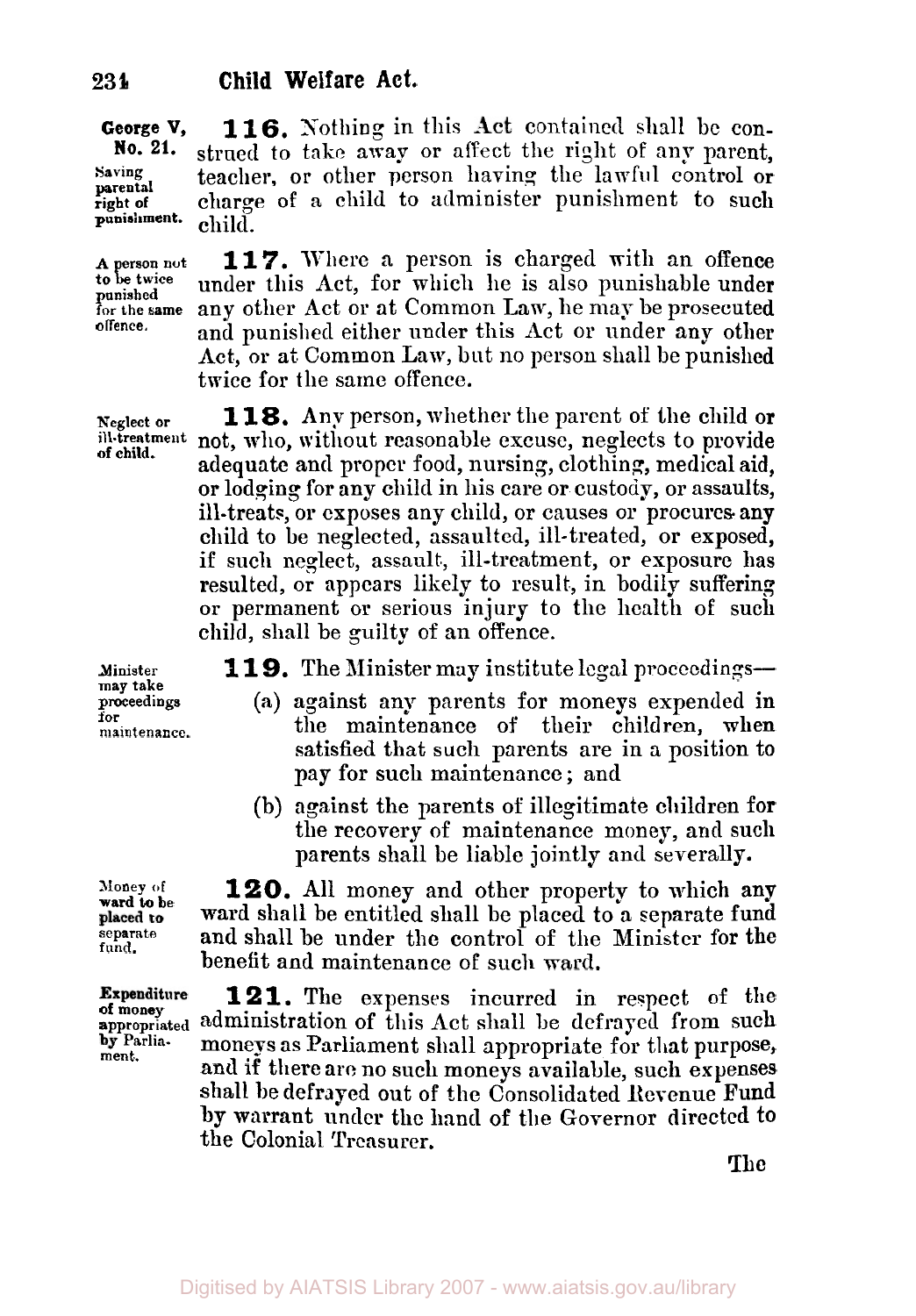The said Treasurer shall pay out of the said fund only **George V,**  such charges as arc certified to be correct **under** the hand of the Minister and countersigned **by** the secretary, and all payments in pursuance **of** such warrants shall be credited to the said Treasurer, and the receipt **of** the person to whom the same are paid shall be his discharge in respect of the sum therein mentioned in the passing of his accounts. All payments made under any such warrant shall be recouped out of the vote for the purpose of this Act so soon as there are sufficient funds to **the**  credit of such vote. **No. 21.** 

122. The Minister shall furnish a report to Parlia-Report to be ment every year on the working of this Act. Parliament.

## PART **XIV.**

## **ADOPTION OF CHILDREN.**

**123.** In this Part, unless the context otherwise *Interpre*-<br>requires,-

<' Adopted child '' means child in respect of whom an order **of** adoption **has** been made.

" Adopting parent " means **any person who by an**  order **of** adoption is authorised to adopt **a** child, and in case **of** any such order being made **in favour** of a husband and wife on their joint application, includes both husband and wife.

" Court" means the Supreme Court in its equitable jurisdiction.

## **124.** Upon application made to the court by — By whom

**(a)** husband and **wife** jointly ; or

**adopted. Act,** 1896, **No. 6, s. 3.**  (b) a married woman, with the written consent of *See* **W.A.**  her husband ; or

(c) a woman, whether married or unmarried, **who,**  in the opinion of the court, is at least eighteen **years** older than the child ; or

(d)

**female child may** be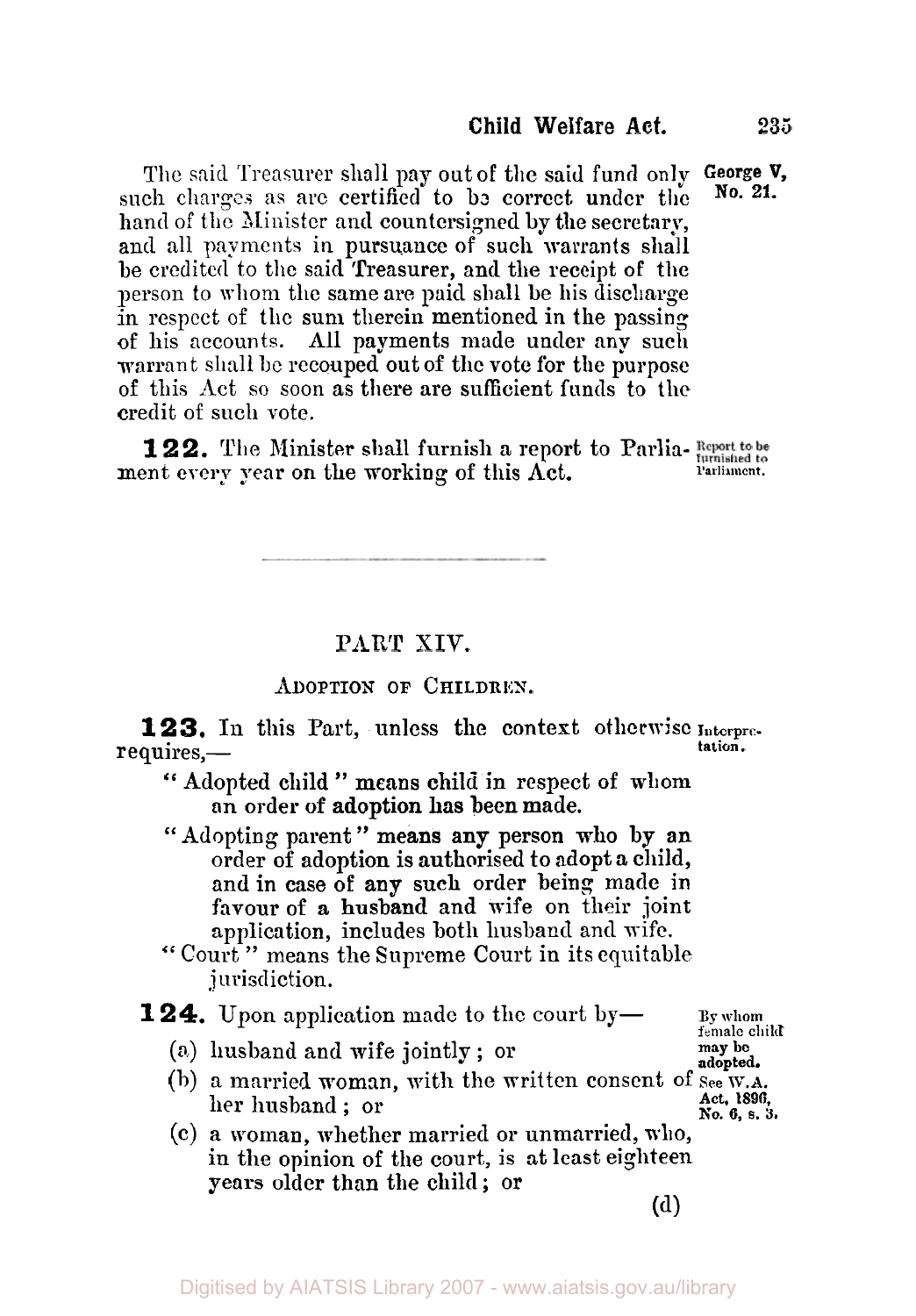# **236 Child Welfare** Act.

#### **George V, No. 21.**

**(d) a** married man who, in the opinion of the court, is at least thirty years older than the child,

an **order** of adoption of a female child may be made in favour of the applicant in the form prescribed.

**125.** Upon application made to the court by—

- (a) husband and wife jointly ; or
- **(b)** a married man alone, but with the written consent of his wife ; or
- (c) a man, whether married or unmarried, who, in the opinion of the court, is at least eighteen years older than the child ; or
- (d) a. woman, whether married or unmarried, who, in the opinion of the court, is at least thirty years older than the child,

an order of adoption of a male child may be made in favour of the applicant in the form prescribed.

**126.** An order of adoption shall not be made unless proved before the court is satisfied-**Matters** to **be** 

- *Ibid. s. 5.*
- **(a)** that the person applying for the order **is** of good repute and **a** fit and proper person to have the care and custody of the child, and **of**  sufficient ability to bring up, maintain, and educate the child ; and
- (b) that the welfare and interest of the child will be promoted by the adoption ; and
- (c) if the child is over the age of twelve years, that the child consents to the adoption ; and
- (d) that the parents of the child **or** such one of them as is living consent or consents to the adoption, or **if** the child is illegitimate that the mother consents to the adoption, or **if** the child **has a** guardian, that such guardian consents to the adoption :

Provided that the consent of any person whose consent **is** required to be given by this paragraph **may be**  dispensed with if the court is of opinion that such person **has** deserted or abandoned the child.

**Effect of order.** 

**127.** When **an** order **of** adoption is made, for all purposes civil and criminal, and as regards all legal and equitable rights and liabilities, the **adopted** child shall be deemed to be **a** child **of** the adopting parent, and the *Ibid.* ss. 7, 8. **adopting** 

**By whom mole child may be adopted. See W.A.** 

**Act, 1896, No. 6, s. 4.**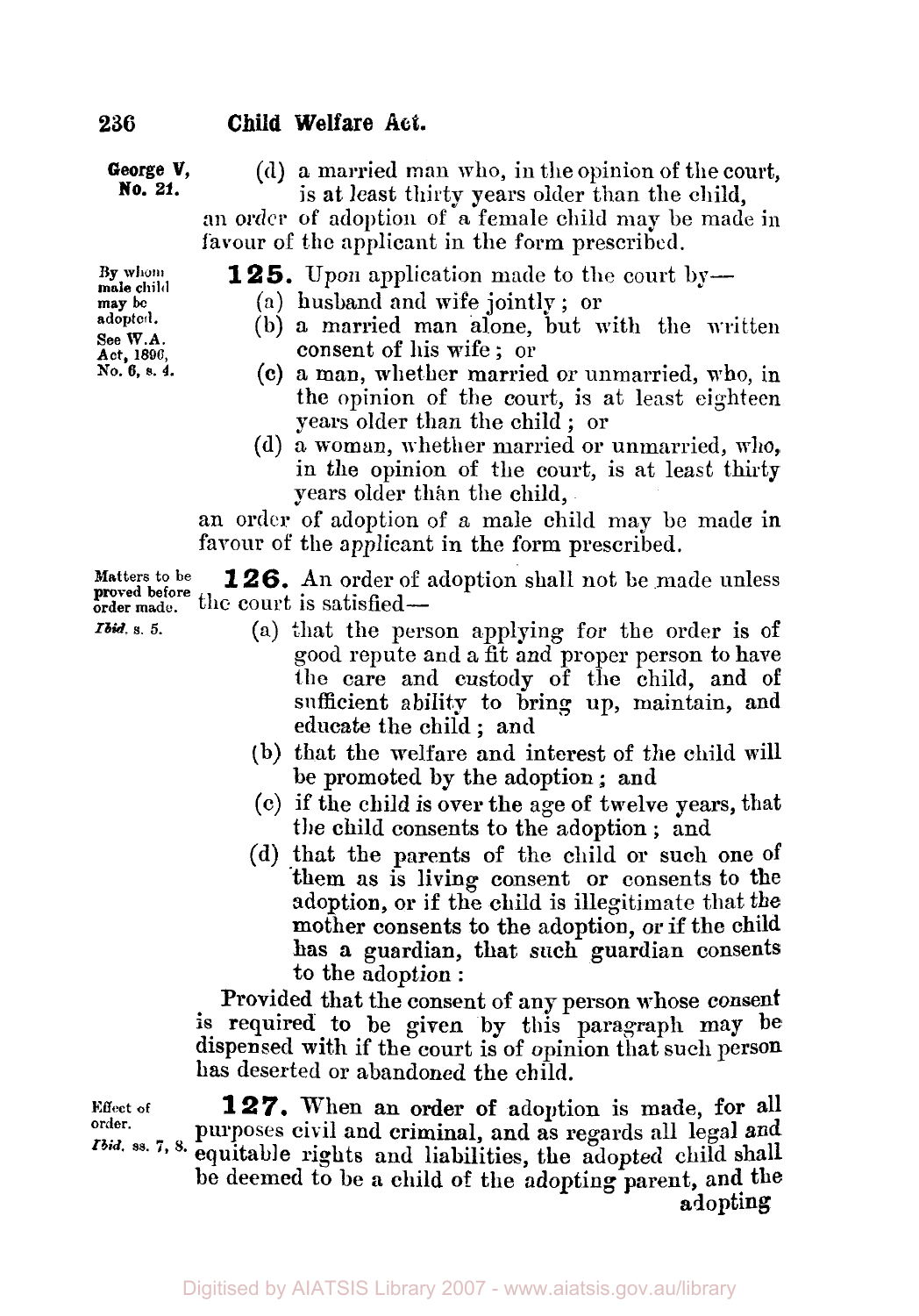adoptinq parent shall be deemed to be a parent of the **George V,**  adopted child, as if such child had been born to such adopting parent in lawful wedlock, and the order of adoption shall terminate all rights and liabilities existing between the child and his natural parents other than the right of the child to take property as heir or next of kin of his natural parents or of their lineal or collateral kindred:

Provided always that such adopted child shall not by such adoption-

- (?) acquire any right, title, or interest in any property under any deed, will, or instrument whatsoever made or executed prior to the date of such order of adoption unless it is expressly so stated in such deed, will, or instrument; nor
- (b) be entitled to take any property limited to the heirs of the body of the adopting parent ; nor
- (c) be entitled to take any property as next of kin to **any** lineal *or* collateral kindred **of** the adopting parent ; nor
- (d) be entitled to take any property as next of kin to any child of the adopting parent.

**128.** When an order of adoption is made the child to take adopted child shall take the surname of the adopting adopting parent. **See W.A. Act 1896, No. 6, s. 10.**  parent in addition to his proper name.

**129.** (1) The judges of the Supreme Court or any Power to three of them may make rules for carrying into effect make rules. the provisions and objects of this Part and for providing for the registration of orders of adoption and the payment of fees.

**(2)** Until such rules are made any application under this Part shall be by motion, and the practice of the Equity Court shall apply thereto.

THE SCHEDULE.

**No. 21.**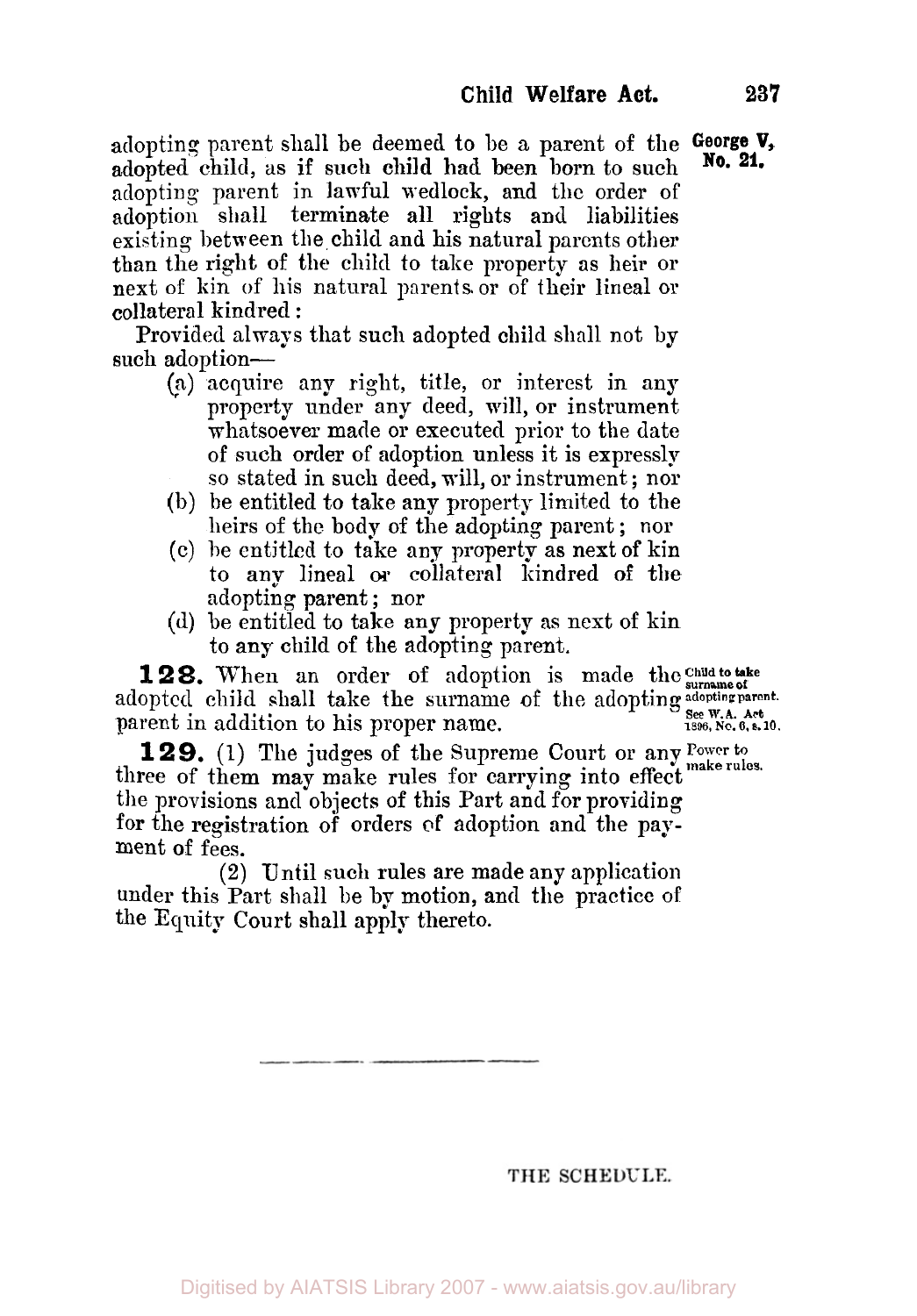| George V,<br>No. 21. | THE SCHEDULE.                                                                |                                                        |                                                                                                                                                                             |
|----------------------|------------------------------------------------------------------------------|--------------------------------------------------------|-----------------------------------------------------------------------------------------------------------------------------------------------------------------------------|
|                      | Date of Act.                                                                 | Name of Act.                                           | Extent of repeal.                                                                                                                                                           |
|                      | Act No. 40, 1900                                                             | Crimes Act, 1900                                       | So much of $s. 429$ as is<br>inconsistent with this<br>Act.                                                                                                                 |
|                      | Act No. 17, 1901                                                             | Wives<br><b>Deserted</b><br>and<br>Children Act, 1901. | So much of the Act as re-<br>lates to complaints in<br>respect of illegitimate<br>children, and to pro-<br>ceedings consequent<br>upon or incidental to<br>such complaints. |
|                      | Act No. 61, 1901<br>Act No. 47, 1902<br>Act No. 27, 1904<br>Act No. 16, 1905 | Children<br>$\operatorname{State}$<br>Act, 1901.       | Relief The whole.                                                                                                                                                           |

# **LOAN ACT.**

# **Act** No. **22, 1923.**

#### **George V, An** Act to authorise the raising of **a** Loan for Public **Works** and Services; and for other purposes. [Assented to, 5th December, **1923.\ No. 22.**

E it enacted by the King's Most Excellent Majesty, B by **and** with the advice and consent of the Legislative Council and Legislative Assembly of New South Wales in Parliament assembled, **and** by the authority of the same, as follows :-

**Short title.** 

**1.** This Act may be cited as the "Loan Act, 1923." **2.**